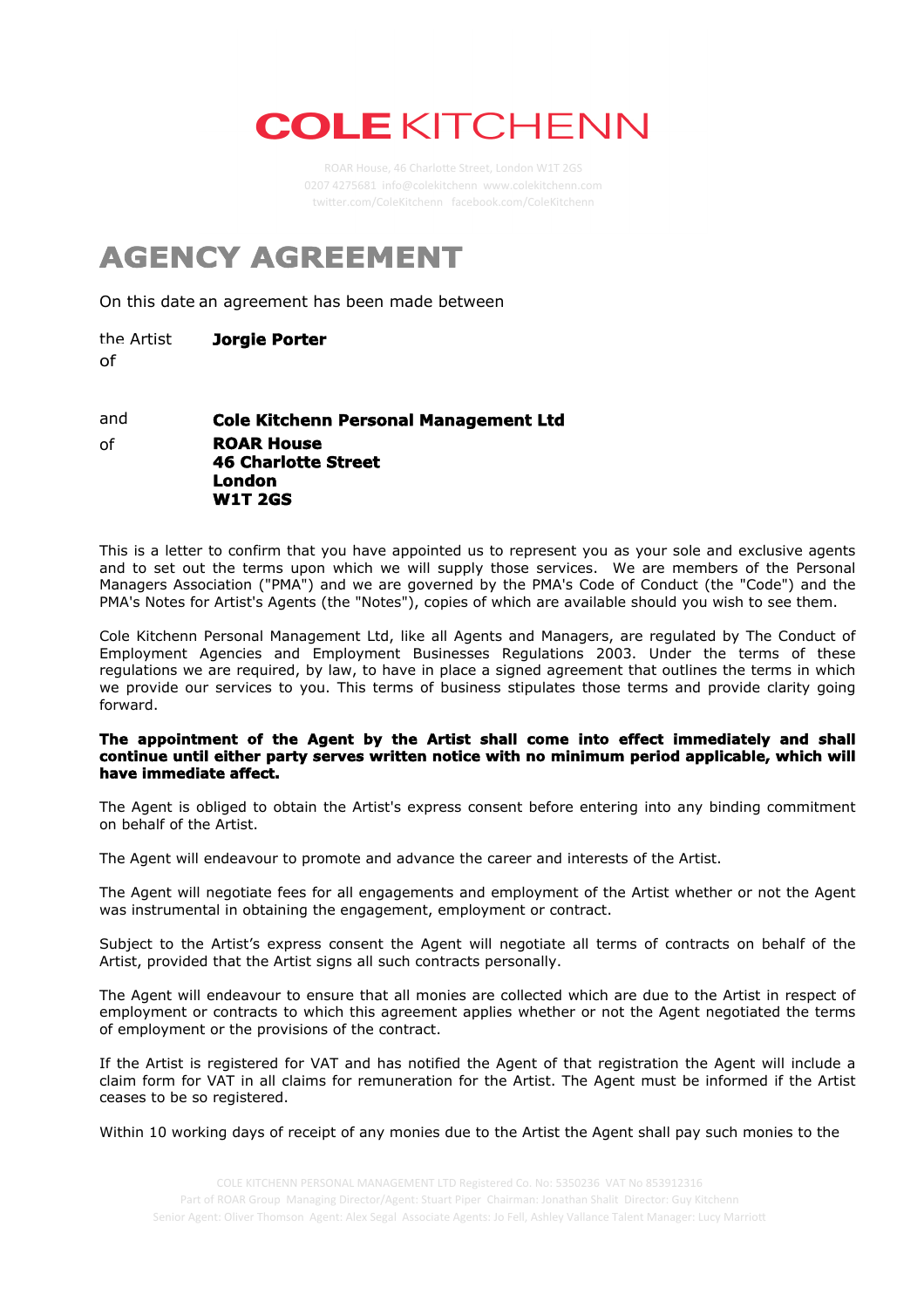Artist without any deductions other than the commission due to the Agent, VAT payable on that commission and any outstanding advances loaned from the Agent to the Artist.

The Artist agrees not to engage any other agent in any connection to work without the express written agreement of the Agent or until the termination of this agreement

The Artist will refer all enquiries and approaches of work to the Agent.

The Artist will use his/her best endeavour to keep the agent informed at all times as to:

- the Artists current address, telephone/mobile/pager number
- when the Artist is not contactable by phone

 • when the Artist will not be available to undertake engagements or employments, unless the reason is an engagement or employment which the Agent has arranged. This exception does not apply to extensions of such engagements or employments of which the Agent may not be aware.

The Artist is obliged to carry out to the best of his/her ability all contracts and engagements and the duties of all employments to which this agreement applies.

The Agent shall be entitled to commission at the following rates:

0% for Theatre contracts where the pay is below Equity minimum 10% for Theatre contracts where the Basic Weekly Fees\* are £449 or below 12.5% for Theatre contracts where the Basic Weekly Fees\* are £450 and above 12.5% for Radio 12.5% for 'Scripted' work on Television & Film 15% for 'Non scripted' work on Television and Film 15% for Commercials and Voice Over 20% for Overseas Commercials, Corporates, Recording Contracts and Non-Television & Film 'Non-scripted' Work (ie magazine shoots, interview fees etc etc) plus 20% VAT (or standard rate) charged on all commission

Please note that any commission that Lime Pictures take on projects, as per your current agreement with Hollyoaks, is completely separate and does not affect the above commission rates.

If you appoint any third party (for instance a Public Relations company), at the express written consent of ourselves, we will only charge commission on fees you receive less the third party's commission.

12.5% on all other earnings residuals and royalties from work to which this agreement applies, provided that:

 • commission shall not be payable unless and until payment is actually received by the Artist or the Agent

 • commission shall not be payable in respect of sums paid as reimbursements of the expenses incurred by the Artist in connection with the work

 • commission is payable in respect of earnings residuals and royalties from work for which the Artist entered into a contract negotiated by the Agent even if the work was actually done following termination of this agreement

 $*$  = Basic Weekly Fees are defined here as total taxable amount, i.e. basic pay plus any other regular charges that are commissionable including cover responsibilities, push and pull payments etc etc. Not included in this amount are non taxable amounts such as subsistence, travel payments etc.

Post termination of this agreement by either party, you will be due to pay us full commission on the